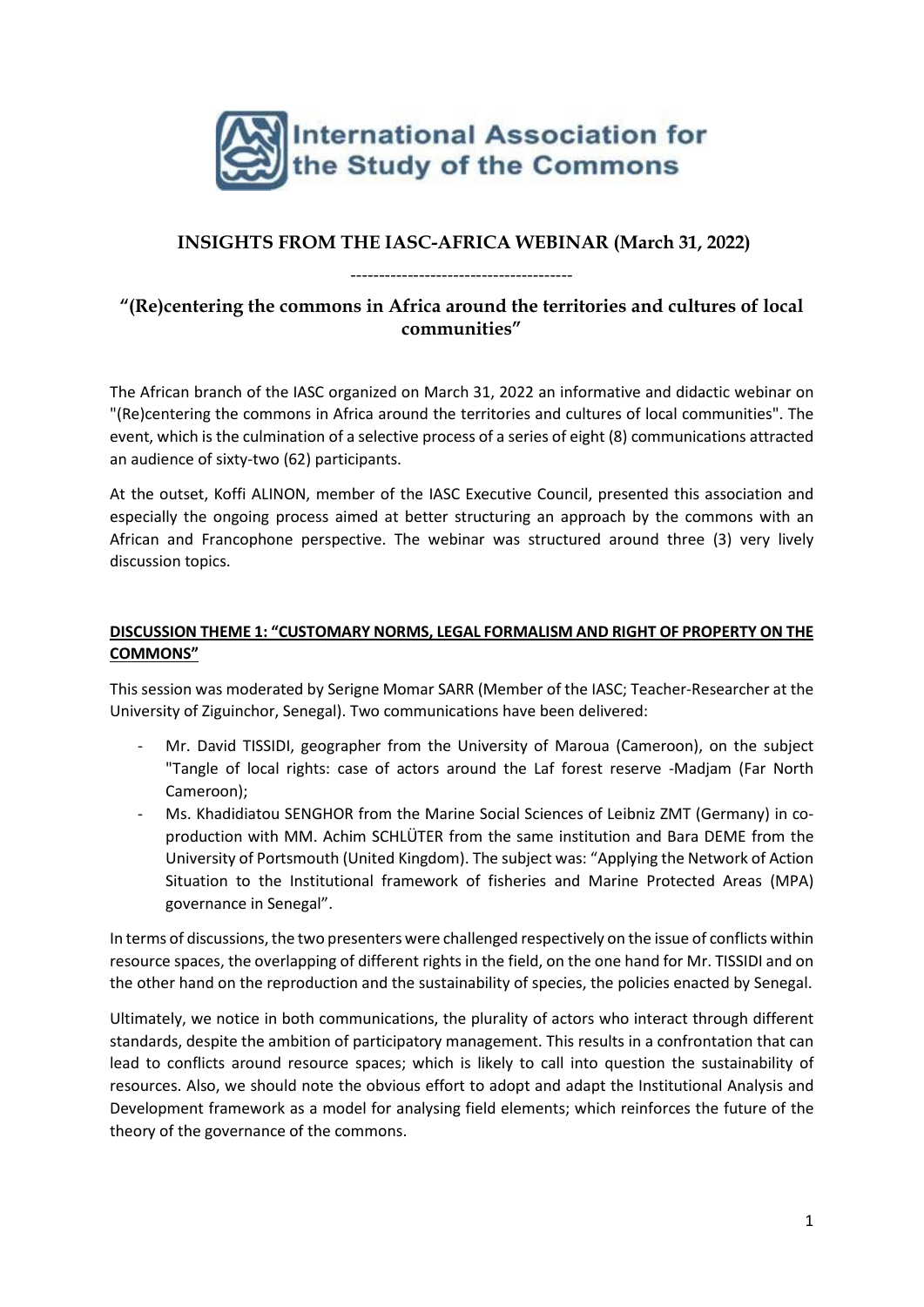#### **DISCUSSION THEME 2: "CONFLICTS OF USE AROUND RESOURCE SPACES"**

This second theme was moderated by Koffi ALINON (Member of the IASC Executive Council; Researcher, Center for International Cooperation in Agronomic Research for Development – CIRAD, Chad). During this session, participants followed three presentations:

- Mr. Boureima TOURE, Anthropologist at the University of Letters and Human Sciences of Bamako (Mali) on the theme: "Problems of the consensual management of resources and interdependent operating systems in the Office du Niger area in Mali.
- "Pastoral mobility in the context of insecurity linked to Boko Haram and diversity of conflicts around the exploitation of natural resources in the Cameroonian Sahelian zone" by Jules BALNA, Geographer at the University of Maroua (Cameroon)
- "Towards an open and sustained war for the control of pastoral resources in the yaérés of Logone: stakes and actors games" from Evele ZACHARIE (PhD candidate in geography, University of Maroua); communication delivered by Valentin ZOUYANE, (Geographer, University of Ngaoundere).

The participants challenged the authors on points of terminological clarification and on substantive questions. Thus, details have been provided on what the "ordalie" is as a tool contributing to conflict resolution and what consensual conflict management covers in the context of central Mali. On the the role of the State, the authors recognized that it remains essential. However, beyond the claim of State regulation on agro-pastoral spaces, the observation in the field rather corroborates the absence of the State, the void of which is filled by the more or less lasting arrangements between actors whose arrangements seem generally useful in conflicts resolution.

### **DISCUSSION THEME 3: "COMMONS MANAGEMENT AND SUSTAINABLE DEVELOPMENT ISSUES FOR AFRICA"**

This theme was moderated by Rim JEMLI (Member of the IASC; Teacher-Researcher at the University of Sfax, Tunisia). During this session, participants heard communications from three different disciplines:

- A 1st Intervention in Management Sciences: "The impact of global warming on fair trade sectors and producer communities: the case of sustainable cocoa in Côte d'Ivoire", presented by Ms. Mantiaba COULIBALY-BALLET and her co-author Mr. Marc VALAX- Côte d'Azur University, GRM Laboratory (France);
- A 2nd Intervention in Economic Sciences: "Polycentric governance of the great routes of southern Tunisia: marking the paths of cooperation", presented by Mr. Mabrouk LAÂBAR, Laboratory of Economy and Rural Societies (LESOR), Institute of Arid Regions of Medenine (Tunisia).
- A 3rd Intervention in Geography: "Land issues and strategies of actors in the peri-urban space of the municipality of Avrankou (South Benin)", presented by Mr. Mivossin Philippe TOGNON and his co-authors Mr. Nadohou Alodédji Richard AHODO-OUNSOU and Mr. Antoine Yves TOHOZIN, Laboratory for Urban and Regional Dynamics Studies (LEDUR), Department of Geography and Regional Planning (FASHS-UAC) (Benin).

The presentations were in phase with the webinar topic through the study of the management schemes of various natural resource systems (or even CPRs according to Elinor OSTROM). The presentations come to consolidate the subject of the 1st Webinar which aims to refocus the Commons